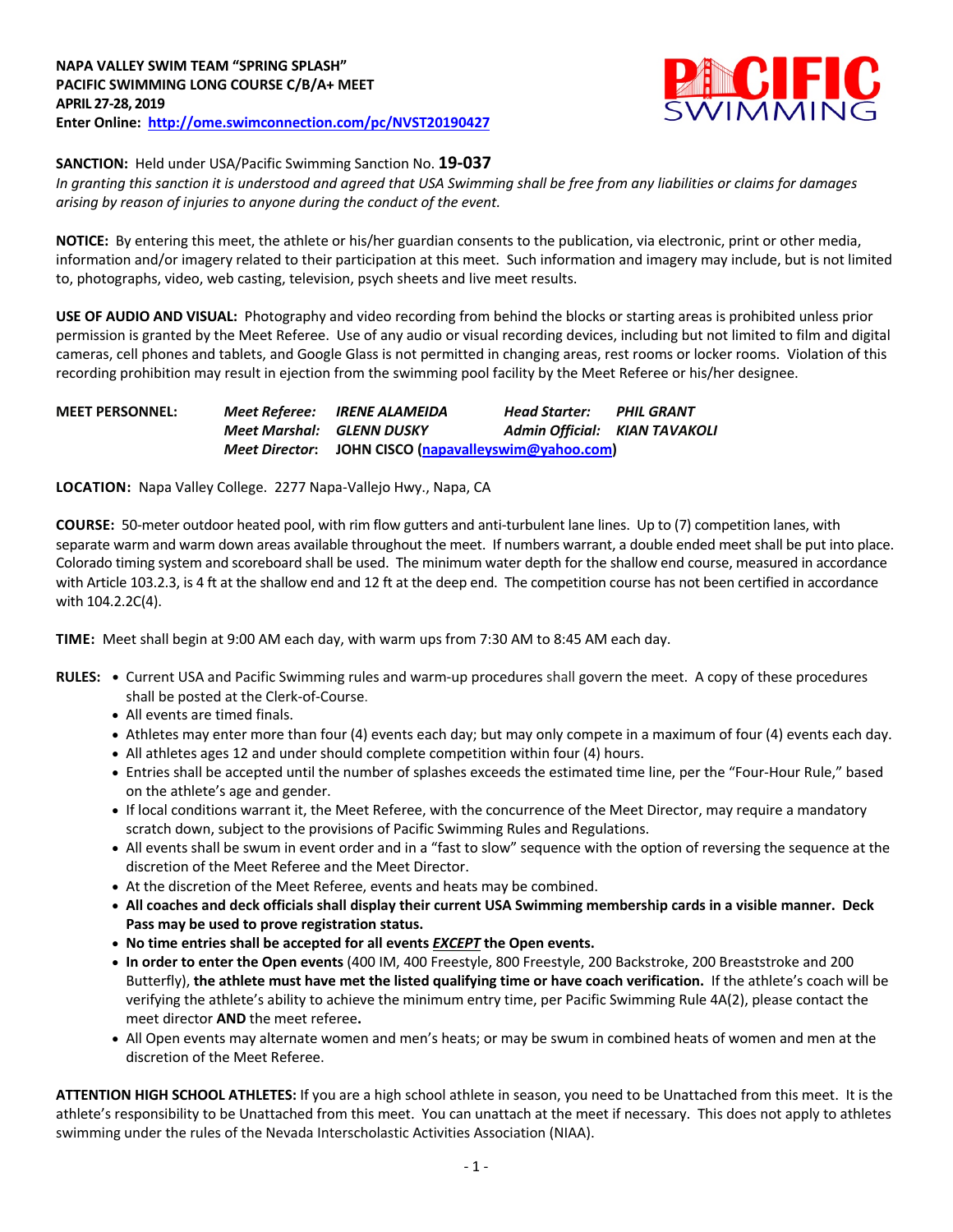**UNACCOMPANIED ATHLETES:** Any USA Swimming athlete-member competing at the meet shall be accompanied by a USA Swimming member-coach for the purposes of athlete supervision during warm-up, competition and warm-down. If a coachmember of the athlete's USA Swimming Club does not attend the meet to serve in said supervisory capacity, it is the responsibility of the athlete or the athlete's legal guardian to arrange for supervision by a USA Swimming member-coach. The meet director or meet referee may assist the athlete in making arrangements for such supervision; however, it is recommended that such arrangements be made in advance of the meet by the athlete's USA Swimming Club Member-Coach.

**RACING STARTS:** Any athlete entered in the meet shall be certified by a USA Swimming member-coach as being proficient in performing a racing start; or shall start each race from within the water. When unaccompanied by a USA Swimming member coach, it is the responsibility of the athlete or the athlete's legal guardian to ensure compliance with this requirement.

## **RESTRICTIONS: • ONLY COACHES' TENTS SHALL BE ALLOWED ON THE POOL DECK.**

- No tents, EZ Ups, Chairs (except those for coaches) or any form of "set up" or "loitering" shall be allowed on pool deck. Team tent/set up shall be allowed in the bleachers and the area above the bleachers.
- All shelters must be properly secured.
- Smoking and the use of other tobacco products is prohibited on the pool deck, in the locker rooms, in spectator seating or standing areas and in all areas used by athletes, during the meet and during warm-up periods.
- Sale and use of alcoholic beverages is prohibited in all areas of the meet venue.
- ABSOLUTELY NO GLASS CONTAINERS in, on or around the meet venue.
- No propane heater is permitted anywhere in the meet venue, except for snack bar/meet operations.
- Changing into or out of swimsuits other than in locker rooms or other designated areas is prohibited.
- No pets, except for "service assistance animals," are allowed anywhere in the meet venue.
- Destructive devices, to include but not limited to, explosive devices and equipment, firearms (open or concealed), blades, knives, mace, stun guns and blunt objects are strictly prohibited in the swimming facility and its surrounding areas. If observed, the Meet Referee or his/her designee may ask that these devices be stored safely away from the public or removed from the facility. Noncompliance may result in the reporting to law enforcement authorities and ejection from the facility. Law enforcement officers (LEO) are exempt per applicable laws.
- Operation of a drone, or any other flying apparatus, is prohibited over the venue (pools, athlete/coach areas, spectator areas and open ceiling locker rooms) any time athletes, coaches, officials and/or spectators are present.
- No food or drink is allowed in the locker rooms.
- During general warm-up, athletes must use 3-point entry into the pool.
- **ELIGIBILITY: •** Athletes shall be current members of USA Swimming and enter their name and registration number on the meet entry card exactly as they are shown on their Registration Card. If this is not done, it may be difficult to match the athlete with the registration database. The meet host shall check all athlete registrations against the SWIMS database and if not found to be registered, the Meet Director shall accept the registration at the meet (a \$10 surcharge shall be added to the regular registration fee). Duplicate registrations shall be refunded by mail.
	- Athletes in the "A" Division shall have met at least the listed USA Swimming Motivational "A" minimum time standard. Athletes in the "B" Division shall have met at least the listed "B" minimum time standard. All entry times slower than the "B" time standard shall be in the "C" Division.
	- Entries with "NO TIME" shall be accepted for all entries EXCEPT the OPEN events (See Rules) and shall be seeded in the slowest heat(s) of the "C" Division.
	- Entry times submitted for this meet may be checked against a computer database and may be changed in accordance with Pacific Swimming Entry Time Verification Procedures.
	- Disabled athletes are welcome to attend this meet and should contact the Meet Director or Meet Referee regarding any special accommodations on entry times and seeding per Pacific Swimming policy.
	- Athletes 19 years of age and over may compete in the meet for time only, no awards. Such athlete shall meet standards for the 17-18 age group.
	- Age on the first day of the meet shall determine the athlete's age for the entire meet.

**ENTRY PRIORITY:** Entries from members of Zone 3 clubs (including unattached athletes training with those clubs) postmarked or entered on line by **Monday, March 18, 2019**, shall be given first priority for acceptance to the meet. All entries from other zones in Pacific Swimming or from other LSC's, postmarked or entered on line by the entry deadline shall be considered in the order they are received. In addition to Zone 3 clubs, athletes who are members of or train with the following clubs may enter during the entry priority period: ONDA and SN-DART.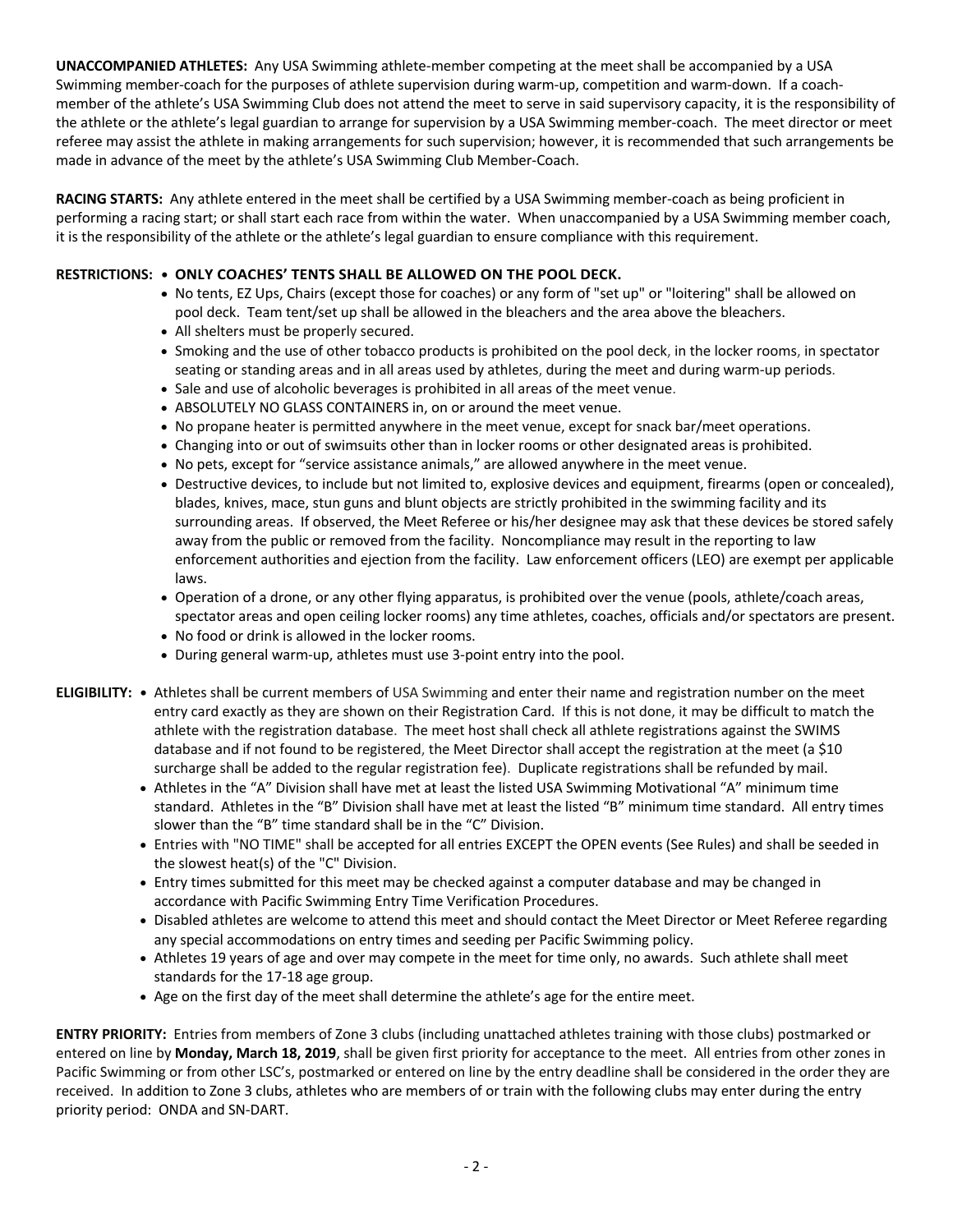**ENTRY FEES:** \$4.00 per event plus a \$10.00 participation fee per athlete. Entries shall be rejected if payment is not sent at time of request. No refunds shall be made except mandatory scratch downs.

**ONLINE ENTRIES:** To enter online go to **http://ome.swimconnection.com/pc/NVST20190427** to receive an immediate entry confirmation. This method requires payment by credit card. Swim Connection, LLC charges a processing fee for this service, equal to \$1 per athlete plus 5% of the total Entry Fees. Please note that the processing fee is a separate fee from the Entry Fees. If you do not wish to pay the processing fee, enter the meet using a mail entry. **Entering online is a convenience, is completely voluntary, and is in no way required or expected of an athlete by Pacific Swimming.** Online entries shall be accepted through *5:00pm on Wednesday, April 17, 2019.*

**MAILED OR HAND DELIVERED ENTRIES:** Entries shall be on the attached consolidated entry form. Forms shall be filled out completely and printed clearly with athlete's best time. Entries shall be postmarked by midnight, Monday, April 15, 2019 or hand delivered by 5:00pm Wednesday April 17, 2019. **No late entries shall be accepted.** Requests for confirmation of receipt of entries should include a self-addressed envelope.

## **SHOULD THE MEET REACH CAPACITY AND NEED TO BE CLOSED PRIOR TO THE ONLINE ENTRY "CLOSE DATE" LISTED ABOVE (Wednesday, April 17, 2019), ABSOLUTELY NO ADDITIONAL ENTRIES SHALL BE ACCEPTED AFTER THAT DATE (DATE MEET CLOSED SHALL BE LISTED ON OME SWIM CONNECTION). THIS INCLUDES MAIL-IN ENTRIES.**

**Make check payable to:** Napa Valley Swim Team or NVST

| Mail or hand deliver entries to: | Meet Director         |
|----------------------------------|-----------------------|
|                                  | 1942 Shurtleff Avenue |
|                                  | Napa, CA 94559        |

**CHECK-IN:** The meet shall be deck seeded. Athletes shall check-in at the Clerk-of-Course. No event shall be closed more than 30 minutes before the scheduled start of the session. Close of check-in for all individual events shall be no more than 60 minutes before the estimated time of the start of the first heat of the event. Athletes who do not check in shall not be seeded and shall not be allowed to compete in that event.

**SCRATCHES:** Any athletes not reporting for or competing in an individual timed final event that they have checked in for shall not be penalized. Athletes who must withdraw from an event after it is seeded are requested to inform the referee immediately.

- **AWARDS:** Individual events: Ribbons shall be awarded to the 1<sup>st</sup> 8<sup>th</sup> place finishers in the "A," "B" and "C" Divisions, for each event and age group (8&U, 9-10, and 11-12, 13-14, 15-16, 17-18.) The 13 & Over individual events shall be swum in combined heats, with awards given for each separate age group (13-14, 15-16, 17-18.) The 10 & Under individual events shall be swum in combined heats, with awards given for each separate age group (8 & U, 9-10.) Athletes 19 years of age and older shall not receive awards.
	- **Open events:** Shall be swum in combined heats, with no awards being given.
	- "A" medal shall be awarded to athletes achieving new "USAS-A" times swum during this meet only.
	- **Awards shall be picked up on Sunday, the last day of the meet, by a club coach or club representative. Awards shall not be individually distributed throughout the meet.** Clubs and athletes shall coordinate with the awards' desk for pick up and/or delivery of awards and if awards will not be picked up on the last day of the meet, a pre-paid envelop shall be provided.

**ADMISSION:** FREE. A 2-day program will be available for \$5.00.

**SNACK BAR & HOSPITALITY:** A snack bar will be available throughout the competition. Coaches and working deck officials will be provided lunch. Hospitality will serve refreshments to timers and volunteers.

**MISCELLANEOUS:** No overnight parking is allowed. Facilities will not be provided after meet hours.

**MINIMUM OFFICIALS:** At least seven days prior to the start of the meet, meet management (Meet Director and/or Meet Referee) shall contact a representative from each club participating in the meet, and provide a preliminary inventory of the officials that club is required to provide for each session. Each club shall, by the start of the meet, provide to the Meet Director or designee a list of Officials who have agreed to represent that club during each session of the meet.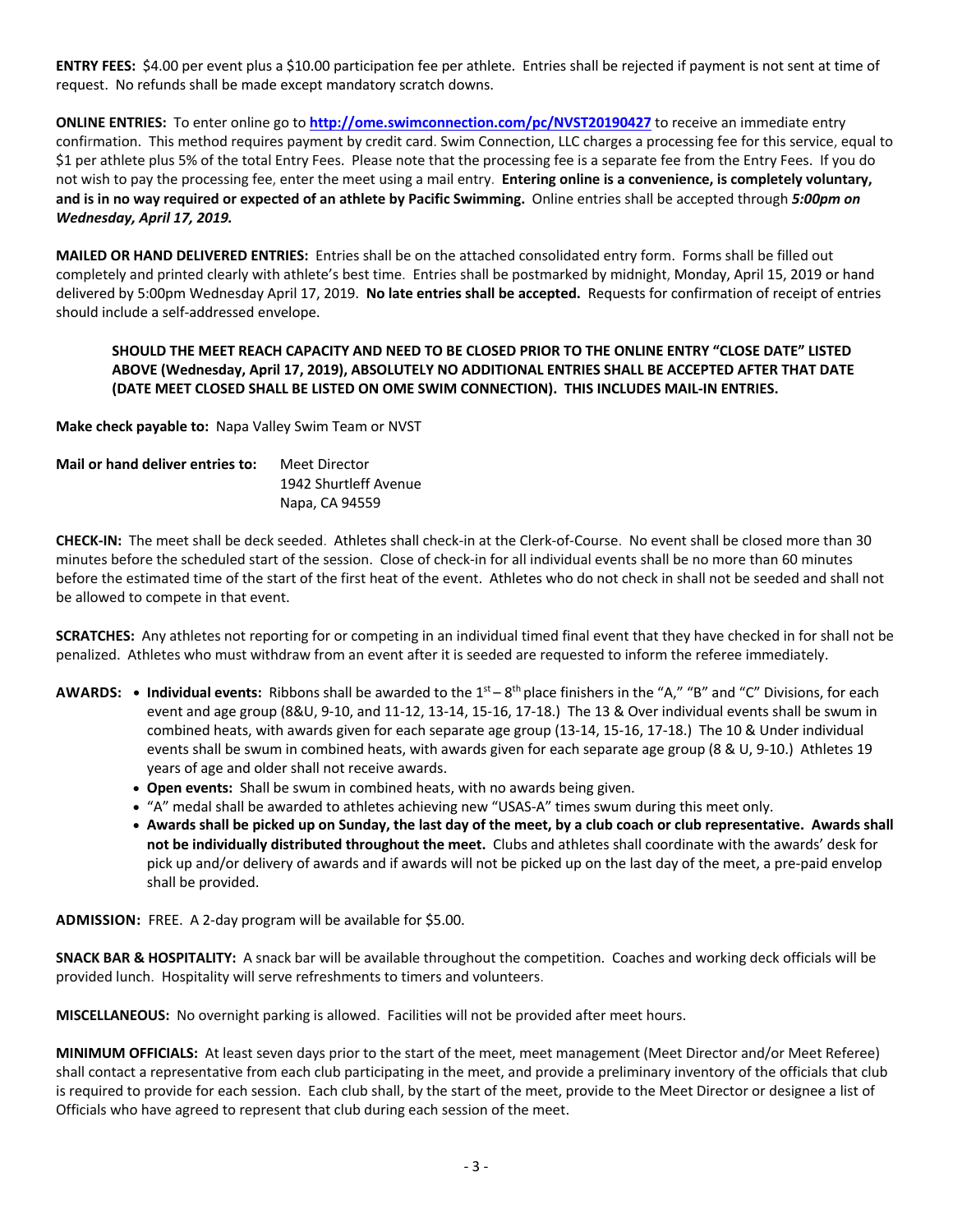At the meet, meet management shall conduct an inventory of officials, and shall compare the number of athletes entered in each session by each club with the number of officials present representing each club. If meet management certifies that a club has not provided sufficient officials for any session of the meet in accordance with the table below, excluding finals in a prelims and finals meet, the club shall be fined \$100 per missing official per session of the meet.

| Club athletes entered in session | <b>Trained and carded officials requested</b> |
|----------------------------------|-----------------------------------------------|
| $1 - 10$                         |                                               |
| $11 - 25$                        |                                               |
| $26 - 50$                        |                                               |
| $51 - 75$                        |                                               |
| 76-100                           |                                               |
| 100 or more                      |                                               |

\*Zone 3 shall include assigned and working Colorado, Intermediary/ Chief Timing Judge, and Computer operator in the count of officials for a session although these positions are not carded. Zone 3 shall accept un-carded Trainees in the count of officials for up to two sessions. Clubs may use officials "borrowed" from other clubs, or unattached officials at the meet who agree, to fulfill their obligation under the rule.

## **EVENT SUMMARY**

|                    | <b>SATURDAY</b> |                      |             | <b>SUNDAY</b>      |           |                      |             |  |  |
|--------------------|-----------------|----------------------|-------------|--------------------|-----------|----------------------|-------------|--|--|
| <b>10 &amp; UN</b> | $11 - 12$       | <b>13 &amp; OVER</b> | <b>OPEN</b> | <b>10 &amp; UN</b> | $11 - 12$ | <b>13 &amp; OVER</b> | <b>OPEN</b> |  |  |
| 100 FR             | 100 FL          | 200 FR               | 400 FR      | 100 BR             | 100 BR    | 100 BK               | 400 IM      |  |  |
| 200 FR             | 50 BK           | 100 FL               | 200 BK      | 50 FL              | 50 FL     | 200 IM               | 200 BR      |  |  |
| 50 BR              | 50 BR           | 50 FR                | 200 FL      | <b>50 BK</b>       | 100 BK    | 100 FR               | 800 FR      |  |  |
| 100 BK             | 200 FR          | 100 BR               |             | 200 IM             | 200 IM    |                      |             |  |  |
| 100 FL             | <b>50 FR</b>    |                      |             | 50 FR              | 100 FR    |                      |             |  |  |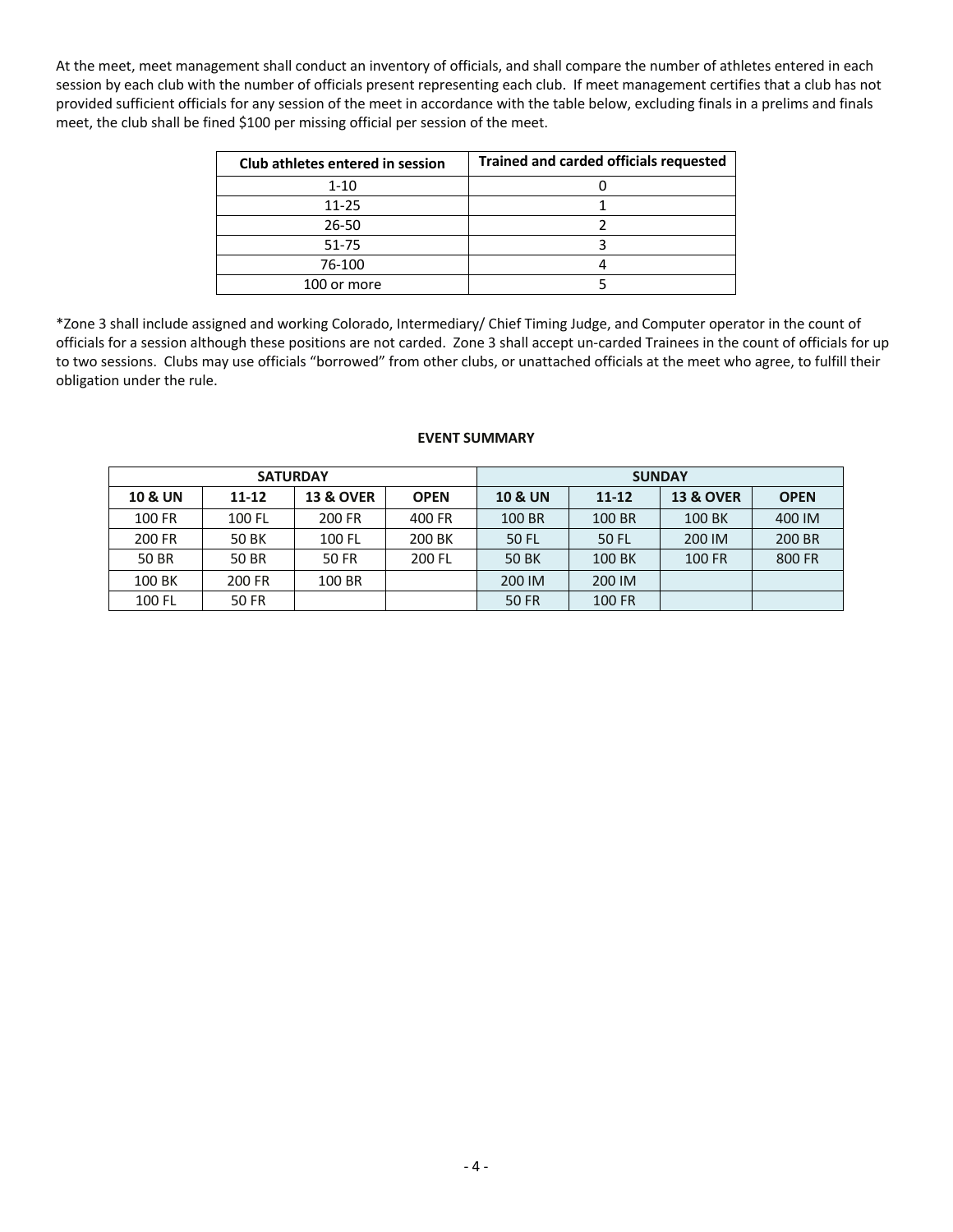## **SCHEDULE OF EVENTS**

|                                | Saturday April 27, 2019                                                      |                       |                                | Sunday April 28, 2019                                                    |
|--------------------------------|------------------------------------------------------------------------------|-----------------------|--------------------------------|--------------------------------------------------------------------------|
| <b>WOMEN'S</b><br><b>EVENT</b> | <b>EVENT</b>                                                                 | MEN'S<br><b>EVENT</b> | <b>WOMEN'S</b><br><b>EVENT</b> | <b>EVENT</b>                                                             |
| 101                            | OPEN 400 Free<br>Women's Min Time: 6:23.89<br><b>Men's Min Time: 6:15.49</b> | 102                   | 201                            | OPEN 400 IM<br><b>Women's Min Time: 7:1.</b><br>Men's Min Time: 7:10.    |
| 103                            | 10 & Under 100 Free                                                          | 104                   | 203                            | 10 & Under 100 Breas                                                     |
| 105                            | 13 & Over 200 Free                                                           | 106                   | 205                            | 11-12 100 Breast                                                         |
| 107                            | 11-12 100 Fly                                                                | 108                   | 207                            | 13 & Over 100 Back                                                       |
| 109                            | 13 & Over 100 Fly                                                            | 110                   | 209                            | 11-12 50 Fly                                                             |
| 111                            | 11-12 50 Back                                                                | 112                   | 211                            | 10 & Under 50 Fly                                                        |
| 113                            | 10 & Under 200 Free                                                          | 114                   | 213                            | Open 200 Breast<br><b>Women's Min Time: 3:5</b><br>Men's Min Time: 3:44. |
| 115                            | OPEN 200 Back<br>Women's Min Time: 3:24.79<br>Men's Min Time: 3:20.79        | 116                   | 215                            | 11-12 100 Back                                                           |
| 117                            | 11-12 50 Breast                                                              | 118                   | 217                            | 10 & Under 50 Back                                                       |
| 119                            | 10 & Under 50 Breast                                                         | 120                   | 219                            | 13 & Over 200 IM                                                         |
| 121                            | 13 & Over 50 Free                                                            | 122                   | 221                            | 11-12 200 IM                                                             |
| 123                            | 11-12 200 Free                                                               | 124                   | 223                            | 10 & Under 200 IM                                                        |
| 125                            | 10 & Under 100 Back                                                          | 126                   | 225                            | 13 & Over 100 Free                                                       |
| 127                            | 13 & Over 100 Breast                                                         | 128                   | 227                            | 11-12 100 Free                                                           |
| 129                            | 11-12 50 Free                                                                | 130                   | 229                            | 10 & Under 50 Free                                                       |
| 131                            | 10 & Under 100 Fly                                                           | 132                   | 231                            | OPEN 800 Free<br><b>Women's Min Time: 13:2</b><br>Men's Min Time: 13:11. |
| 133                            | Open 200 Fly<br>Women's Min Time: 3:24.89<br><b>Men's Min Time: 3:22.09</b>  | 134                   |                                |                                                                          |

| Saturday April 27, 2019     |                                                                              |                       |                                | Sunday April 28, 2019                                                          |                       |  |  |  |
|-----------------------------|------------------------------------------------------------------------------|-----------------------|--------------------------------|--------------------------------------------------------------------------------|-----------------------|--|--|--|
| <b>MEN'S</b><br><b>VENT</b> | <b>EVENT</b>                                                                 | MEN'S<br><b>EVENT</b> | <b>WOMEN'S</b><br><b>EVENT</b> | <b>EVENT</b>                                                                   | MEN'S<br><b>EVENT</b> |  |  |  |
| 101                         | OPEN 400 Free<br>Women's Min Time: 6:23.89<br>Men's Min Time: 6:15.49        | 102                   | 201                            | OPEN 400 IM<br>Women's Min Time: 7:19.69<br><b>Men's Min Time: 7:10.19</b>     | 202                   |  |  |  |
| 103                         | 10 & Under 100 Free                                                          | 104                   | 203                            | 10 & Under 100 Breast                                                          | 204                   |  |  |  |
| 105                         | 13 & Over 200 Free                                                           | 106                   | 205                            | 11-12 100 Breast                                                               | 206                   |  |  |  |
| 107                         | 11-12 100 Fly                                                                | 108                   | 207                            | 13 & Over 100 Back                                                             | 208                   |  |  |  |
| 109                         | 13 & Over 100 Fly                                                            | 110                   | 209                            | 11-12 50 Fly                                                                   | 210                   |  |  |  |
| 111                         | 11-12 50 Back                                                                | 112                   | 211                            | 10 & Under 50 Fly                                                              | 212                   |  |  |  |
| 113                         | 10 & Under 200 Free                                                          | 114                   | 213                            | Open 200 Breast<br>Women's Min Time: 3:52.69<br><b>Men's Min Time: 3:44.69</b> | 214                   |  |  |  |
| 115                         | OPEN 200 Back<br>Women's Min Time: 3:24.79<br><b>Men's Min Time: 3:20.79</b> | 116                   | 215                            | 11-12 100 Back                                                                 | 216                   |  |  |  |
| 117                         | 11-12 50 Breast                                                              | 118                   | 217                            | 10 & Under 50 Back                                                             | 218                   |  |  |  |
| 119                         | 10 & Under 50 Breast                                                         | 120                   | 219                            | 13 & Over 200 IM                                                               | 220                   |  |  |  |
| 121                         | 13 & Over 50 Free                                                            | 122                   | 221                            | 11-12 200 IM                                                                   | 222                   |  |  |  |
| 123                         | 11-12 200 Free                                                               | 124                   | 223                            | 10 & Under 200 IM                                                              | 224                   |  |  |  |
| 125                         | 10 & Under 100 Back                                                          | 126                   | 225                            | 13 & Over 100 Free                                                             | 226                   |  |  |  |
| 127                         | 13 & Over 100 Breast                                                         | 128                   | 227                            | 11-12 100 Free                                                                 | 228                   |  |  |  |
| 129                         | 11-12 50 Free                                                                | 130                   | 229                            | 10 & Under 50 Free                                                             | 230                   |  |  |  |
| 131                         | 10 & Under 100 Fly                                                           | 132                   | 231                            | OPEN 800 Free<br>Women's Min Time: 13:26.79<br>Men's Min Time: 13:11.69        | 232                   |  |  |  |

Use the following URL to find the time standards: http://www.pacswim.org/swim-meet-times/standards